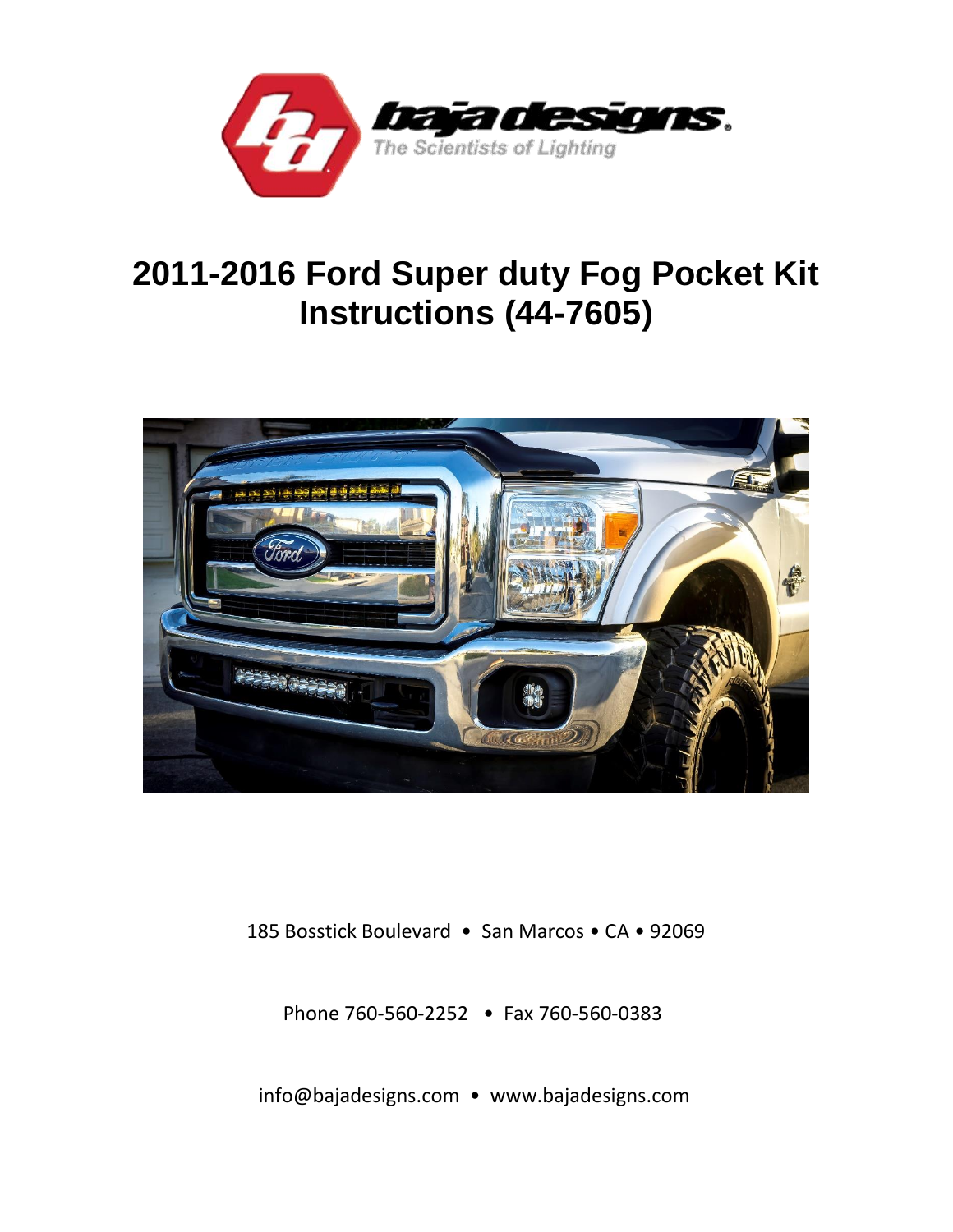

## **LIMITED LIFETIME WARRANTY**

Baja Designs proudly offers a LIFETIME WARRANTY against manufacturer's defect on all the products that we manufacture.

These are comprehensive warranties; other than the exclusions below – you're covered. If your LED or HID bulb burns out, you're covered. Additionally, cutting off our connector or changing your lenses does not automatically void your warranty.

#### **Exclusions:**

Installation errors, abuse, misuse or crash damage. You must be the original owner of the product and can supply proof of purchase.

Baja Designs manufactures its own products as well as resells products manufactured by others. Baja Designs makes no express or implied warranties on products not manufactured by Baja Designs including without limitation any warranties or merchantability and fitness for a purpose. We will however, pass on all warranties made by the manufacturer, who has sole responsibility for performing such warranties.

Baja Designs will pay the freight if your product is less than 90 days old, otherwise defective products must be returned to Baja Designs, Inc., freight prepaid. At our option, we will repair or replace items in question and return them at no charge. If the identical product is no longer available, we will replace with a similar product of equal value. Baja Designs Inc. will not be responsible for any indirect or consequential damages in connection with defective merchandise.

Items purchased through a Baja Designs authorized dealer must be returned through the dealer. Only available on LED auxiliary lights and product must be in sellable condition at MSRP. Product that has been damaged in any way after the original purchase date will be excluded from this guarantee.

#### **Indemnification:**

**Buyer hereby acknowledges off-roading, racing and driving at night are dangerous activities and that the products and/or supplies purchased from Baja Designs are used in an inherently dangerous activity that may endanger life and limb; and in no event shall the seller, or seller's heirs and assigns, be held liable for consequential damages, nor shall seller's liability on any claim for damages arising out of or connected with the sale, delivery, or use of purchased products and/or supplies exceed the purchase price of the products and/or supplies.**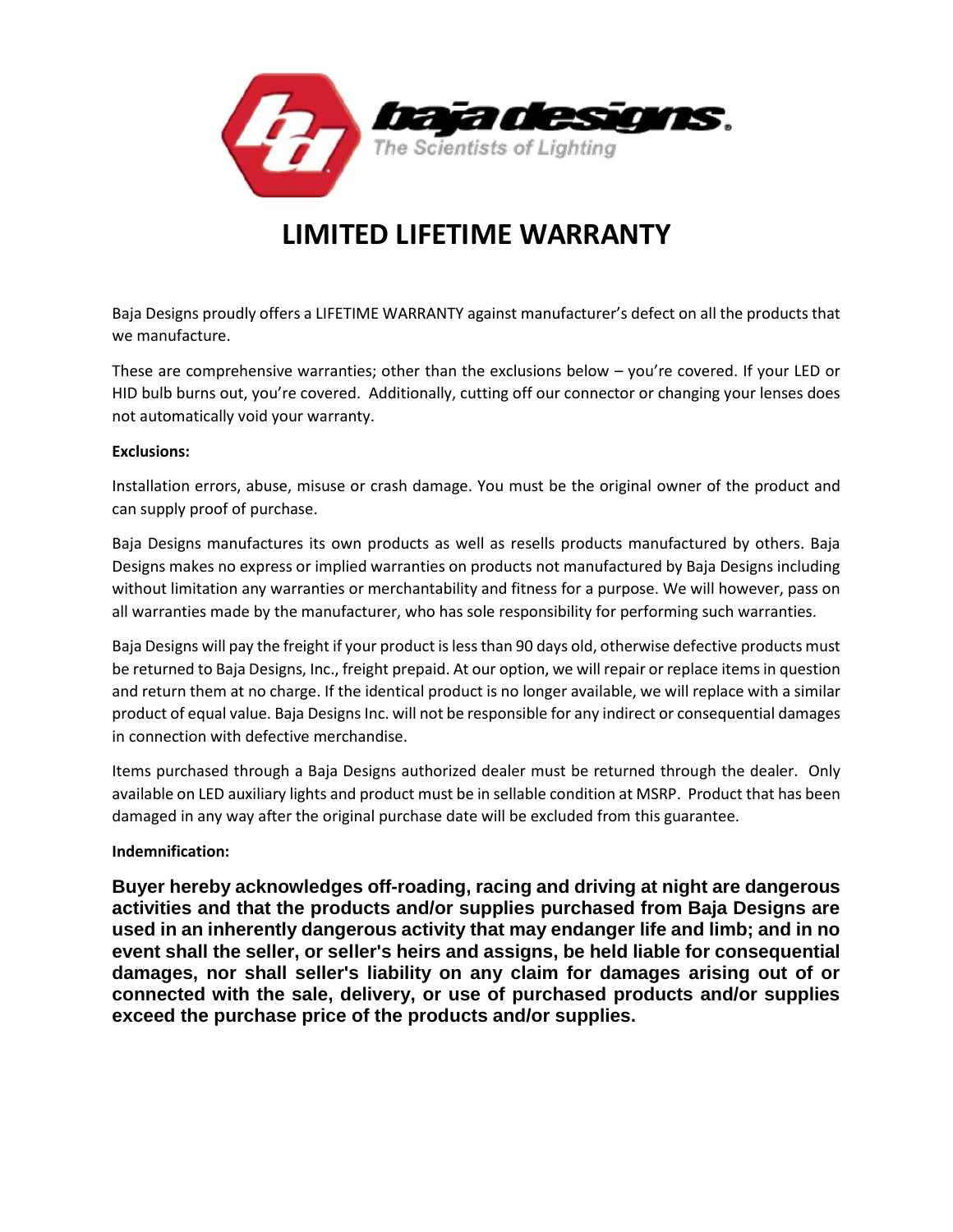

#### **11-16 Ford, Super duty Fog Pocket kit Instructions**

### **Tools Required**

- 
- 10mm socket wrench  $\frac{1}{2}$  Socket wrench
- 
- 
- 10mm wrench  **8mm socket wrench** 
	-
- 7/16" wrench  **100 and 100 and 100 and 100 and 100 and 100 and 100 and 100 and 100 and 100 and 100 and 100 and 100 and 100 and 100 and 100 and 100 and 100 and 100 and 100 and 100 and 100 and 100 and 100 and 100 and 100**
- 7/16" socket wrench  **3mm Allen wrench**
- 1. To begin, locate the bracket at the front of the passenger side wheel well pictured below. With the ½" socket wrench, remove the four bolts. Place bracket aside. Repeat for the driver's side.



2. Unplug the OEM fog light connector from the harness. With the 8mm socket wrench, remove the three bolts holding on the fog light assembly circled below. Carefully remove the assembly from the vehicle. Repeat for the driver's side.

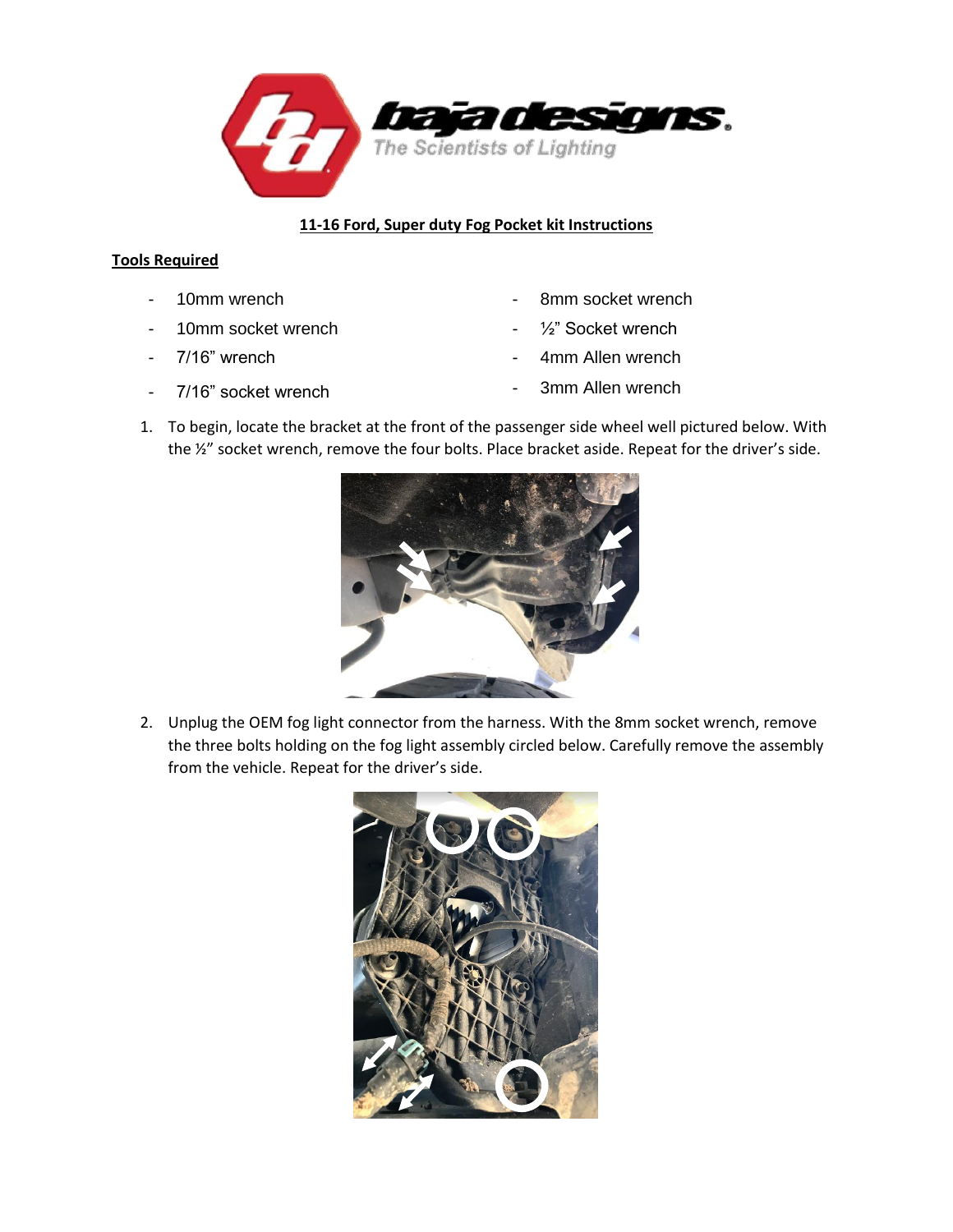

3. Remove the plastic fog pocket shroud with the 1/2" socket wrench by removing the four fasteners circled below. Repeat for opposite side. Remove the factory fog lamp from the plastic bracket.



4. Using the 3mm Allen wrench, remove the four Bezel bolts (circled below) that hold on the standard Squadron bezel. Replace the bezel with the provided Super Duty bezel and retighten hardware. With the 4mm Allen wrench, screw in the Squadron housing bolts through the washer, bracket, serrated washer, and then into the light housing. Repeat for the opposite side of the housing.



5. Using the 7/16" wrench and socket wrench, tighten the ¼" bolt into the washer, plastic bracket, steel bracket, washer, and nylon locking nut. Repeat for the adjacent fastener.

**Note: steel bracket goes on the inside of the OEM plastic bracket mounts.**